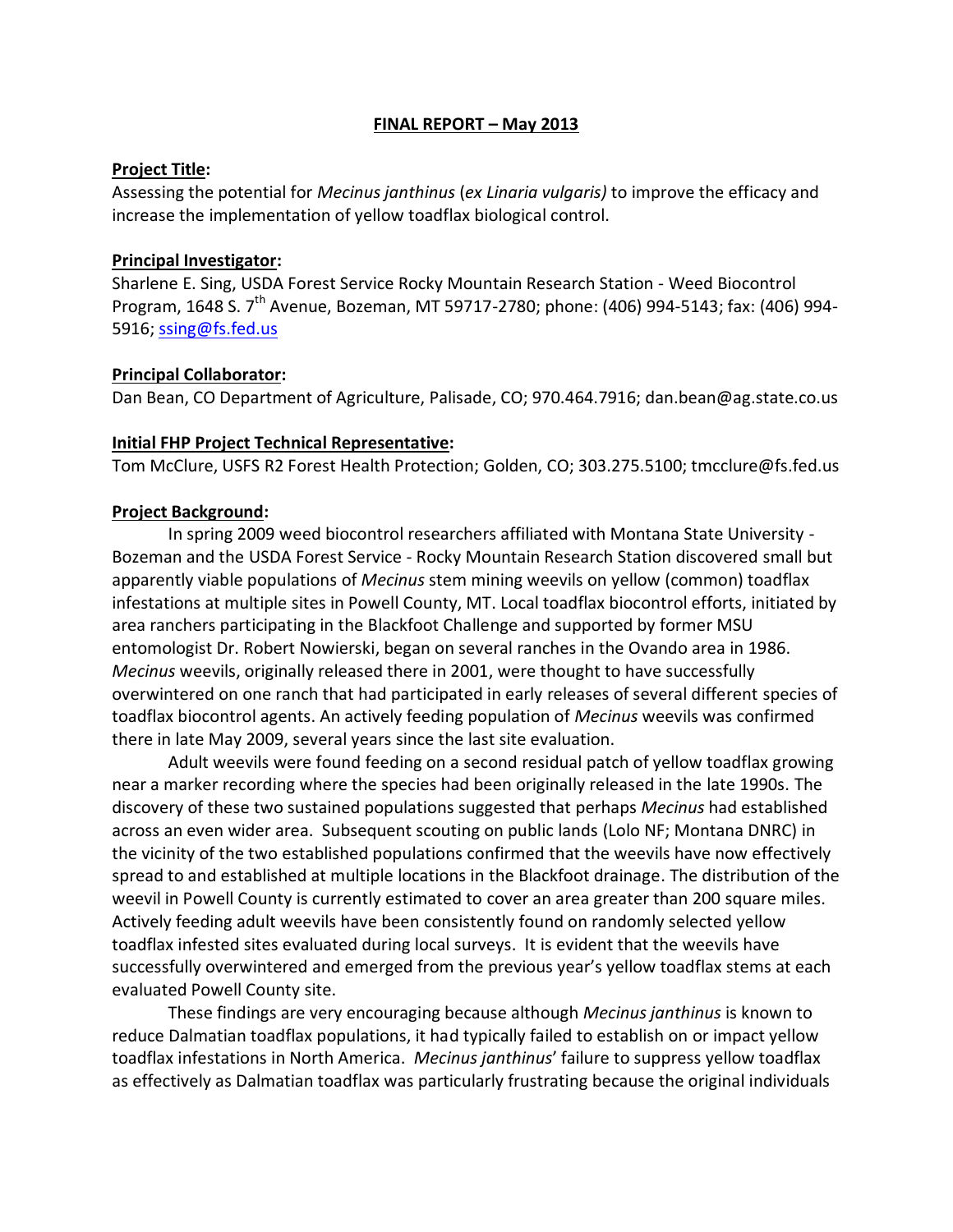released in North America are thought to have been directly collected from or the progeny of adults collected from European yellow toadflax.

The first naturally occurring hybridization of yellow and Dalmatian toadflax in North America was reported by RMRS and Colorado State University researchers in 2009. This discovery necessitated molecular diagnostics to confirm that the plants in the Blackfoot drainage that were supporting the established *Mecinus* populations were in fact yellow toadflax and not toadflax hybrids.

Morphologically based evaluations confirmed that the weevil species collected from yellow toadflax is *Mecinus janthinus* Germar. Subsequently, molecular techniques have also been used to confirm that the weevils collected originate from a *Mecinus janthinus* population specifically attacking yellow toadflax in Europe. The willing and rapid participation of scientists from Colorado, Canada, and Serbia have made it possible to confirm the identity of the established stem-mining weevils that were feeding on yellow toadflax in Montana. However, the initial recognition of the importance of biological control in management of yellow toadflax by landowners in the Blackfoot Challenge was essential in creating the scenario for the establishment of these beneficial insects.

## **Project Goals:**

- o **Goal 1:** deliver a safe, sustainable, effective and predictable biocontrol tool for operational integrated management of yellow toadflax, an invasive weed that is currently expanding unchecked due to a lack of effective biological and chemical management tools
- o **Goal 2:** facilitate FHP program delivery by developing and disseminating effective and accessible mass-rearing protocols for *Mecinus janthinus* (*ex Linaria vulgaris)*
	- weevils were field collected in Montana and shipped to the Colorado Department of Agriculture's Palisades Insectary used to start insectaries
	- overwintering survival of F1 weevils has been confirmed from tent cages where adult weevils had been released in 2009
	- Palisades Insectary efforts are being supported through a Joint Venture Agreement with RMRS funded by a grant received through USFS Forest Health Protection's Technology Development Proposals for Biological Control of Invasive Native and Non-Native Plants program
		- mass rearing protocols for the yellow toadflax sourced *M. janthinus* are being developed by collaborators at the Palisades Insectary and Colorado State University using weevils shipped from Montana in 2009-2011; efforts by CSU are being funded by APHIS PPQ in Fort Collins, CO
		- Palisades Insectary release sites in Colorado were established and are annually monitored at Oak Ridge Wildlife Area; Upper Burro Mountain; Minturn; Burro Mountain (lower); Vail - North Trail; Crested Butte #1; Crested Butte #2; Telluride - Priest Lake; Milk Run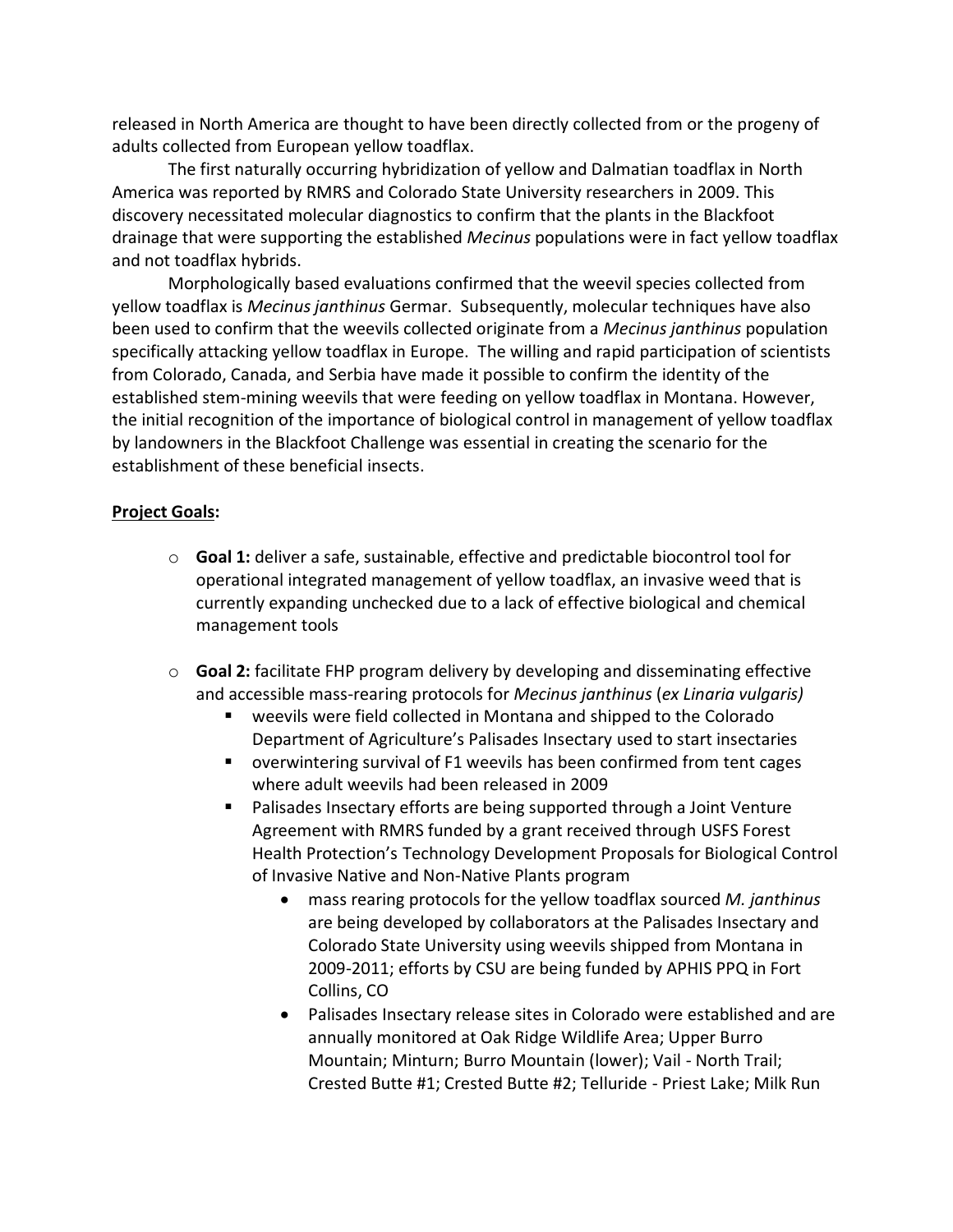@ Telluride Ski Resort; Pagosa Springs; Gunnison River; and 25 Mesa Ranger Station

- o successful establishment of the agent has been confirmed at some of the CO release sites; unfortunately, CO's extreme wildfire season in 2012 destroyed many of these; re-releases of *Mecinus* on yellow toadflax are planned for 2013 from an established weevil population maintained by APHIS PPQ in Fort Collins, CO that was established from adults shipped from Montana in 2009
- o impacts of wildfire in Colorado in 2012 highlighted the importance of establishing insectaries with this agent at multiple locations throughout the U.S.
- o APHIS PPQ in Fort Collins, CO will reportedly supply weevils to West Virginia and Minnesota for the first time this year (2013)

# **Project Objectives:**

- o **Objective 1:** supply agents to establish insectaries in MT, CO and other U.S. locations where yellow toadflax is a pervasive management problem
	- **2010:** an estimated total of 8,550 adult weevils were field collected in Montana, sorted into release densities, packaged and express shipped to cooperators in MT, CO, UT and ID
		- prolonged cool and wet spring and early summer in 2010 necessitated multiple trips to the collection site (3+ hours from Bozeman) and made agent collection slow and difficult
	- **2011:** an estimated total of 9800 adult weevils from yellow toadflax were field collected in Montana, sorted into release densities, packaged and express shipped to cooperators in MT, CO, UT and ID
	- **2012:** approximately 5000 weevils were supplied to MT, CO, UT, ID, ND, SD, WY
	- **2013**: 4025 adult weevils were supplied to MT, CO, UT, ID, ND, SD, WA, WY, WV and MN
- o **Objective 2:** assess biocontrol releases to better understand environmental limitations on, and ways to optimize, successful establishment of this agent
	- **2009-13:** continued monitoring transects set up throughout area where *M. janthinus* was **already established** on yellow toadflax at:
		- Scotty Brown: Chamberlain Creek Lolo NF
		- Scotty Brown: bridge Lolo NF
		- Monture: Dale's Draw Lolo NF
		- Monture: hawk Lolo NF
		- Monture: swamp Lolo NF
		- Boyd House Clearwater Game Range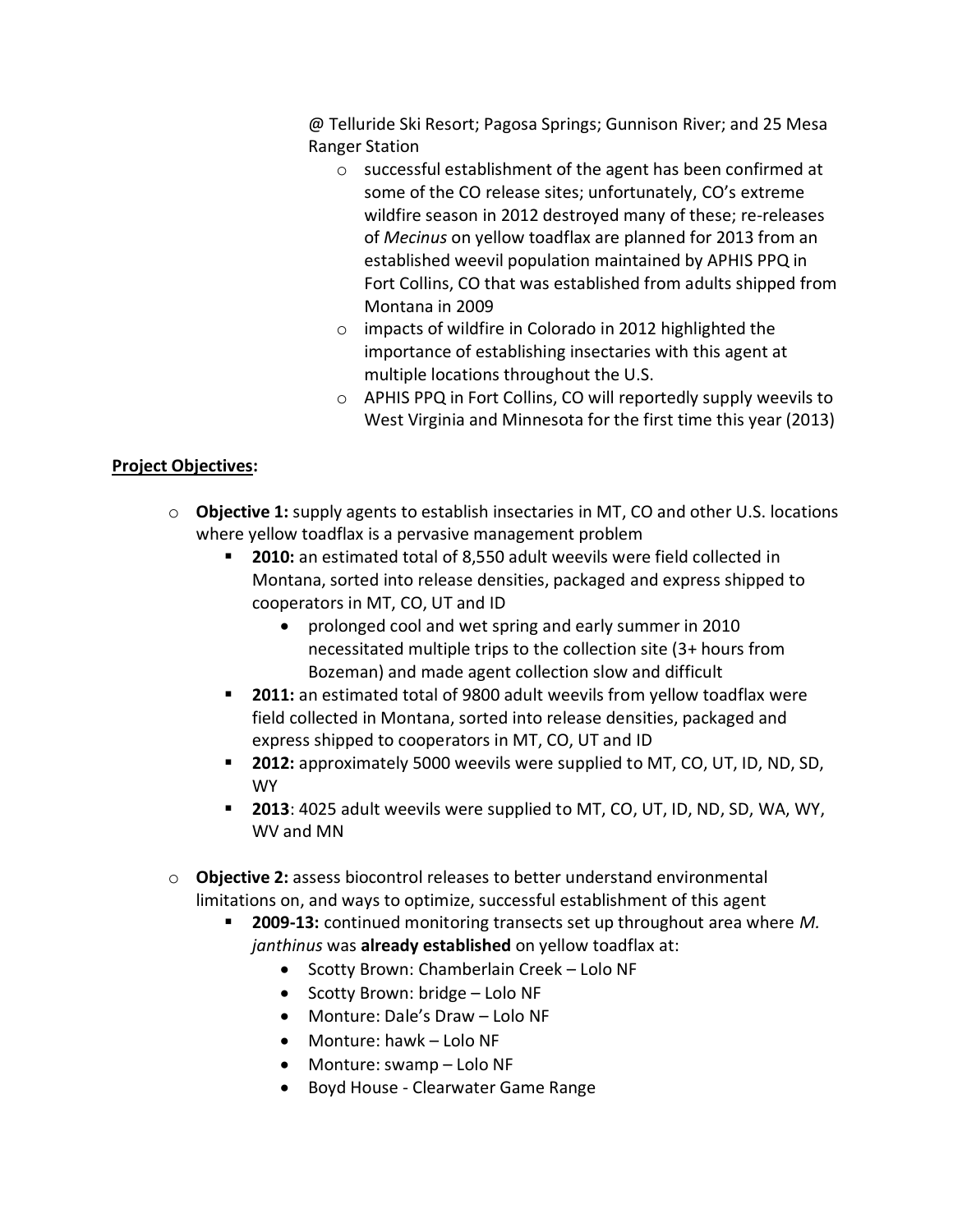- $\bullet$  Ducks Unlimited #1 Brown's Lake
- Ducks Unlimited #2 Brown's Lake
- **2009-13:** continued monitoring transects set up on yellow toadflax where *M. janthinus* was **released but not previously established** at:
	- Fort Ellis #1 MSU sheep farm outside Bozeman, MT
	- Fort Ellis #2 MSU sheep farm outside Bozeman, MT
	- Fort Ellis #3 MSU sheep farm outside Bozeman, MT
	- West Yellowstone #1 Gallatin NF
	- West Yellowstone #2 Gallatin NF
	- West Yellowstone #3 Gallatin NF
	- West Yellowstone #4 Gallatin NF
- o **Objective 3:** using standardized protocols monitor biocontrol releases to determine the efficacy of *M. janthinus* (*ex Linaria vulgaris)* under a range of MT and CO field conditions
	- **2010-13:** established, permanently marked and annually assessed 0.88 hectare macroplots at:
		- Gold Creek Pintler RD, Beaverhead-Deerlodge NF
		- Madison Arm Hebgen Lake RD, Gallatin NF
		- Ground Zero Hebgen Lake RD, Gallatin NF
		- APHIS Weather Station Hebgen Lake RD, Gallatin NF
		- Indian Meadows Lincoln RD, Helena NF
	- macroplots, centered over an agent release point (ARP), consisted of:
		- a release of 200 adult *M. janthinus* collected from yellow toadflax near Ovando, MT
		- sixteen  $1m^2$  vegetation sampling subplots
		- four  $5m^2$  agent sampling subplots
		- six 50m vegetation and agent nested frequency transects
		- sampling for *M. janthinus* presence and abundance was not conducted in 2010 because this was the first year that agents were released
		- vegetation was sampled to report toadflax demographics and percent cover by life form
- o **Objective 4:** provide regional tech transfer guidance to increase successful implementation of yellow toadflax biocontrol
	- **2010:** Led a 5-hour field trip at the request of the Seeley Lake RD, Lolo NF in the North Fork of the Blackfoot/Lake Creek area to show stakeholders how to evaluate plants for *M. janthinus* damage/presence and how to survey the area to determine the extent of the weevil's establishment.
	- **2012:** Presented an in-depth review of the current knowledge on *Mecinus janthinus* as a biological control agent for yellow toadflax to ~20 participants during the annual fall meeting – Montana interagency weed biocontrol